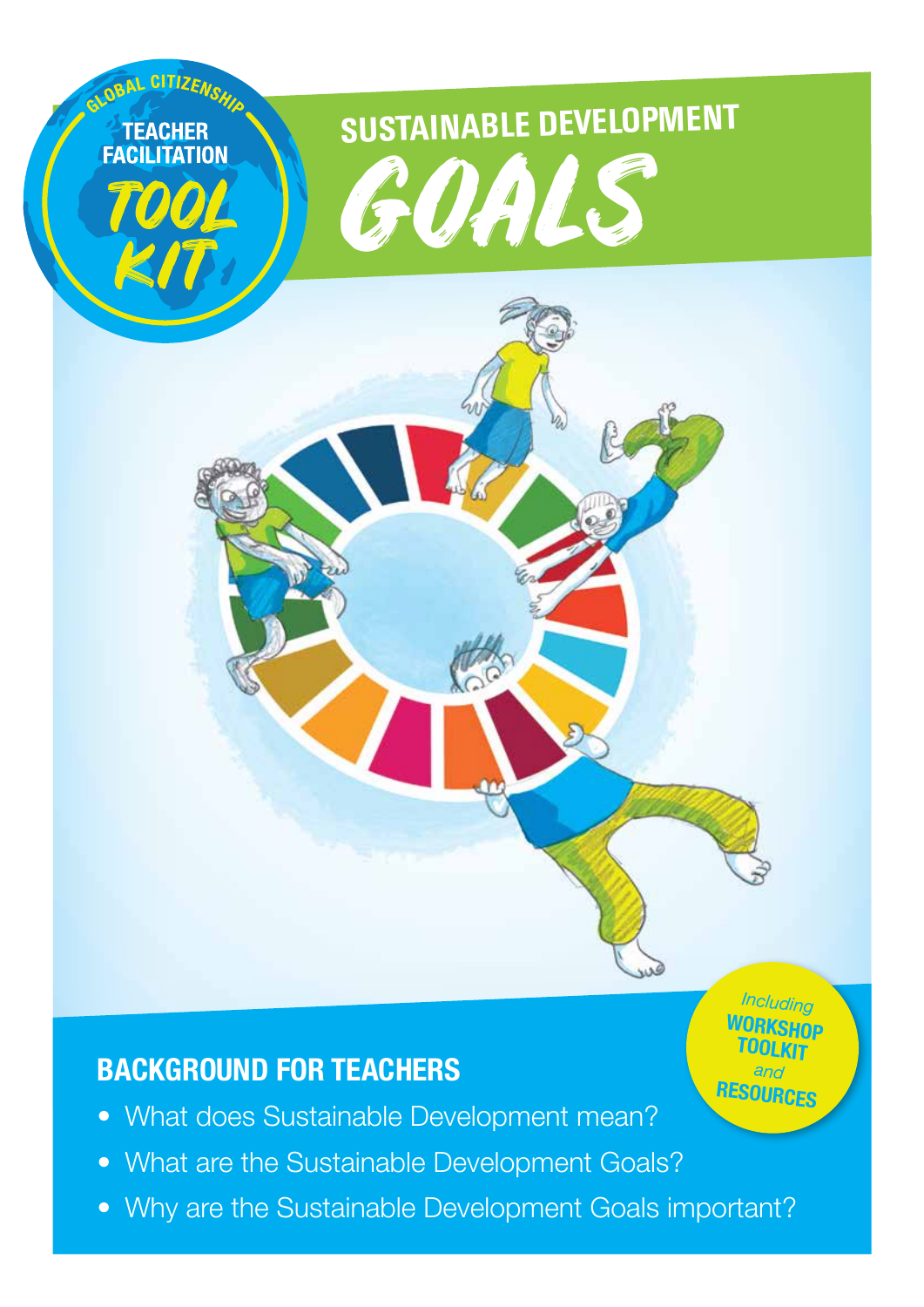## What does **Sustainable Development** mean?

Development that meets the needs of the present without compromising the ability of future generations to meet their own needs as well.

# What are the **Sustainable Development** Goals?

In the year 2000, the UN devised the eight Millennium Development Goals (MDGs) as a global ambition to reduce extreme poverty and hunger by 2015. There were consequent improvements in poverty reduction, primary school enrolment, child mortality, and access to water. But progress was uneven. In 2015 a new plan to drive development for the next 15 years was agreed, with a focus on sustainable development - the Sustainable Development Goals (SDGs).

**SUSTAINABLE** DEVELOPMENT

Flora Nyirangaba, Kazinga Trading Centre, Kamwenge District, Uganda

The SDGs, otherwise known as the Global Goals, are a call to action to end extreme poverty, tackle inequality, and protect the environment.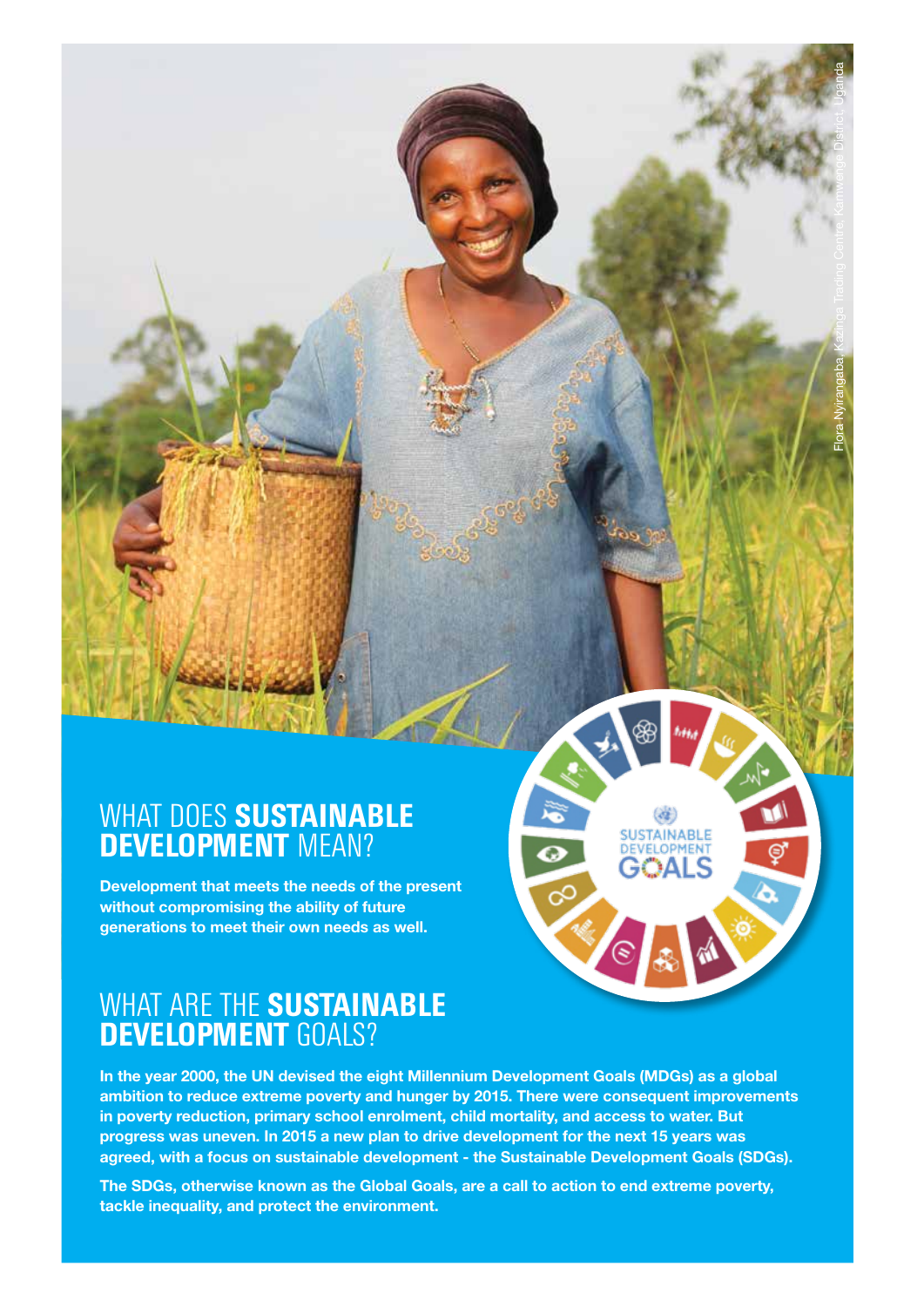

### **How are the SDGs different from the MDGs?**

Although the MDGs provided a focal point for governments, they failed to address the root causes of poverty, and overlooked gender inequality as well as the interconnected nature of development. With lessons learned, the SDGs, instead of being 'top down', were agreed upon by an extensive participatory process involving representatives from global civil society as well as governments. The aims were to end extreme poverty and hunger, improve access to health and education, make cities more sustainable, combat climate change, and protect forests and oceans. Cross-cutting issues built into all of the SDGs include gender equality and education.

There are 17 SDGs. All the Goals are interlinked, and underpinning them are some basic principles:

- 'Universality' (they apply to all of us, not just the Global South)
- Environmental protection
- • Economic growth that includes everyone

### **Why are the SDGs important?**

Our world is more connected and fast-growing than ever before. We can only solve global challenges like poverty, inequality and climate change by working together – the SDGs provide the framework for that to happen.

By adopting the SDGs, the UN member states committed to an ambitious plan of action, using them to frame their agendas and political policies over the next 15 years. The intention is that the SDGs go beyond rhetoric and aspiration, devising a complex system of indicators - with 169 targets! - to measure progress towards the Goals. Crucially, with these, governments can be held accountable by their citizens.

Although unanimously agreed, the Goals are not legally binding. The Goals are a promise made by all countries to work together on a plan. No one can enforce their achievement, but only by working together and holding governments accountable can they be achieved.



### **TWO VILLAGES**

In sub-Saharan Africa, agriculture is 11 times more effective at reducing poverty than other approaches (Source: Self Help Africa). With experience in agriculture and the support of Ireland's principal farmers organisation, Self Help Africa focus on supporting small-scale farming in Africa as the most effective way to move communities away from poverty and hunger.

In an award-winning video of the Two Villages project, Self Help Africa have documented the impact of programmes on the lives of people living in two remote villages in northern Zambia, over a period of five years. These stories, shared on www. twovillages.org, illustrate how some of the Global Goals like poverty, hunger, education, and gender can be successfully engaged with. In the Resources below, please find links to brief stories of some of these people. https://www.comhlamh.org/changetoolkit-taking-action-poverty-injustice/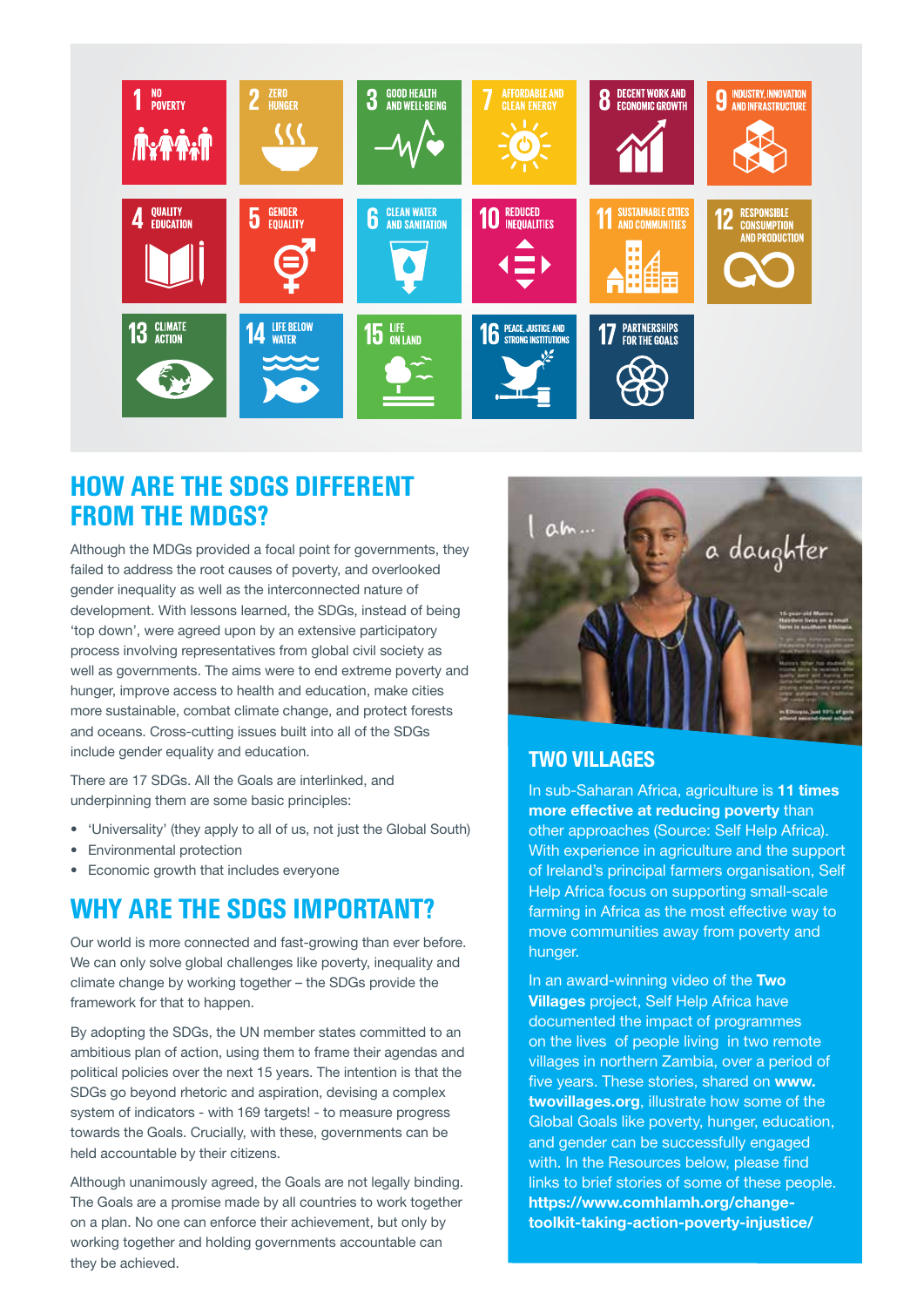

- • Begin by asking students to move desks to the side and seats into a large semi-circle.
- Start with an ice-breaker (see Appendix for suggestions) such as the Geography quiz.
- Introduce the subject and what you intend doing with the class.





## **Introduce the concepts to be explored**

"What is the UN?"

Ask students to give their idea. After World War II, fifty one countries founded the U.N. with the goal of developing healthy relationships among nations and ultimately maintaining peace. The UN is vital because the challenges facing the world today – from climate change to infectious diseases – are not localised. International action is required to address these global problems.

### "What does the word 'Sustainable' mean?"

Most of us know what it means but how would you describe it?

"Development that meets the needs of the present without compromising the ability of future generations to meet their own needs as well." Not depleting resources.

Sustainable Development Video (below). Introduce by asking students to note the three areas of sustainable development.

After video ask for the three:



Environment (air, water, land, plants, animals) – without a healthy environment there will be no development)



Economy (money, trade, jobs, business) – must be fair otherwise growing inequality will make it unsustainable



**Society** (people need access to education, health, safety, opportunity) otherwise development won't be sustainable.

An example: A farm that pays workers fairly (economy), and supports a local community school (society), but produces large amounts of greenhouse gases in its farming process would not be sustainable, because it would be contributing to climate change (environment), which will undermine the other two elements in the long term.

### Goals

Group work: Ask each group to come up with an example of:

- ✓ a personal goal
- $\checkmark$  goals a new business might have
- ✓ goals for Dublin City Council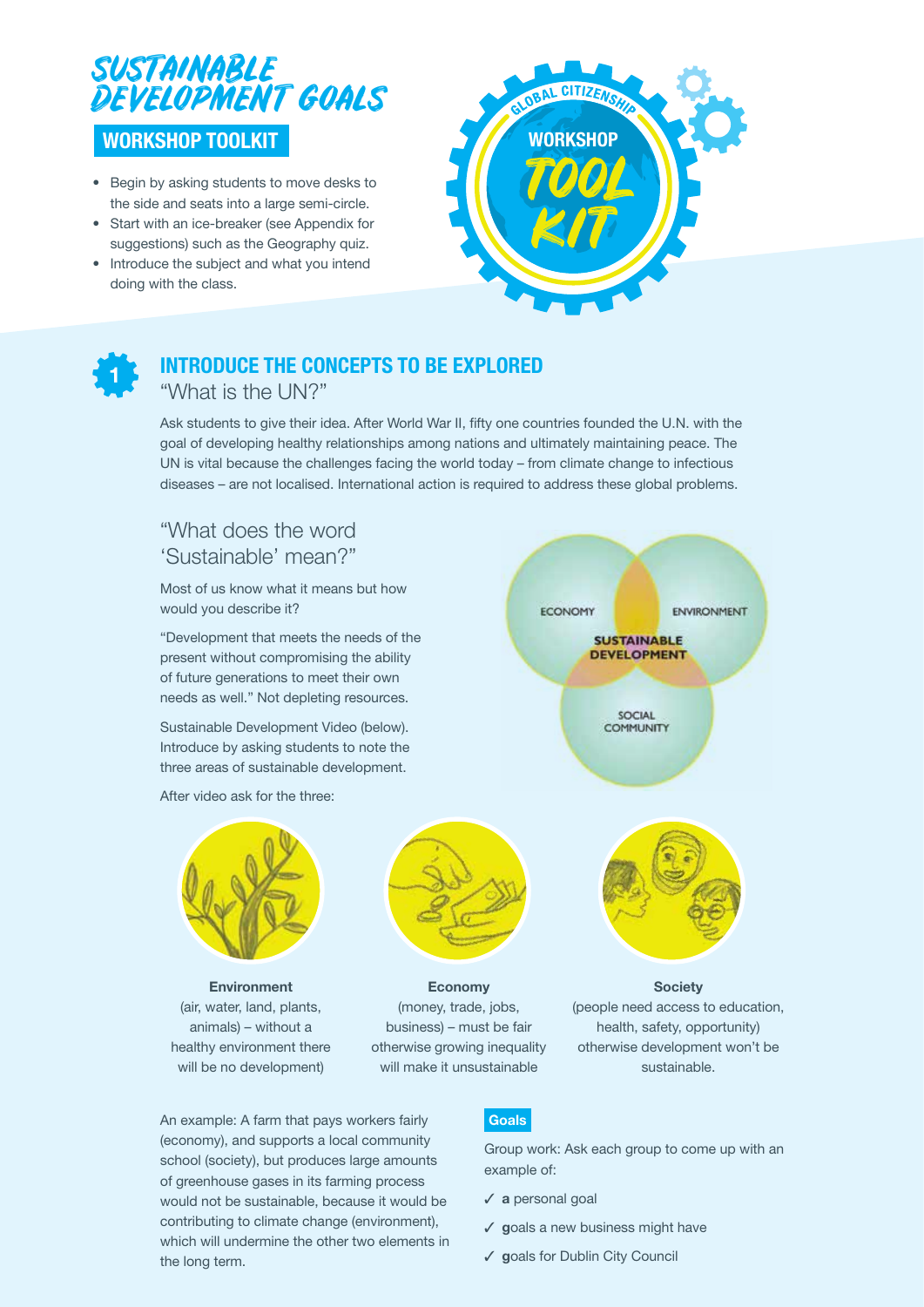



## **2 Sustainable Development Goals (SDGs)**

Ask the class if they have heard of the Sustainable Development Goals? Briefly explain and introduce idea of the SDGs.

They are 17 Global Goals to end extreme poverty, fight inequality and injustice, and tackle climate change.

The UN conducted the **biggest public** consultation in history, and the Goals were agreed upon by representatives of ordinary people (an opportunity to explain civil society as a concept) as well as governments. Perhaps introduce the powerful concept of 'bottom-up' decision making contrasting with 'top-down'.

A major feature of the Goals is their significance both globally and locally, their universality. Not just those poor people 'over there', but what role do we here in Ireland and the richer countries play in inequality, unfair trade, climate change, etc?.

*See the Malala video in the Resources section.*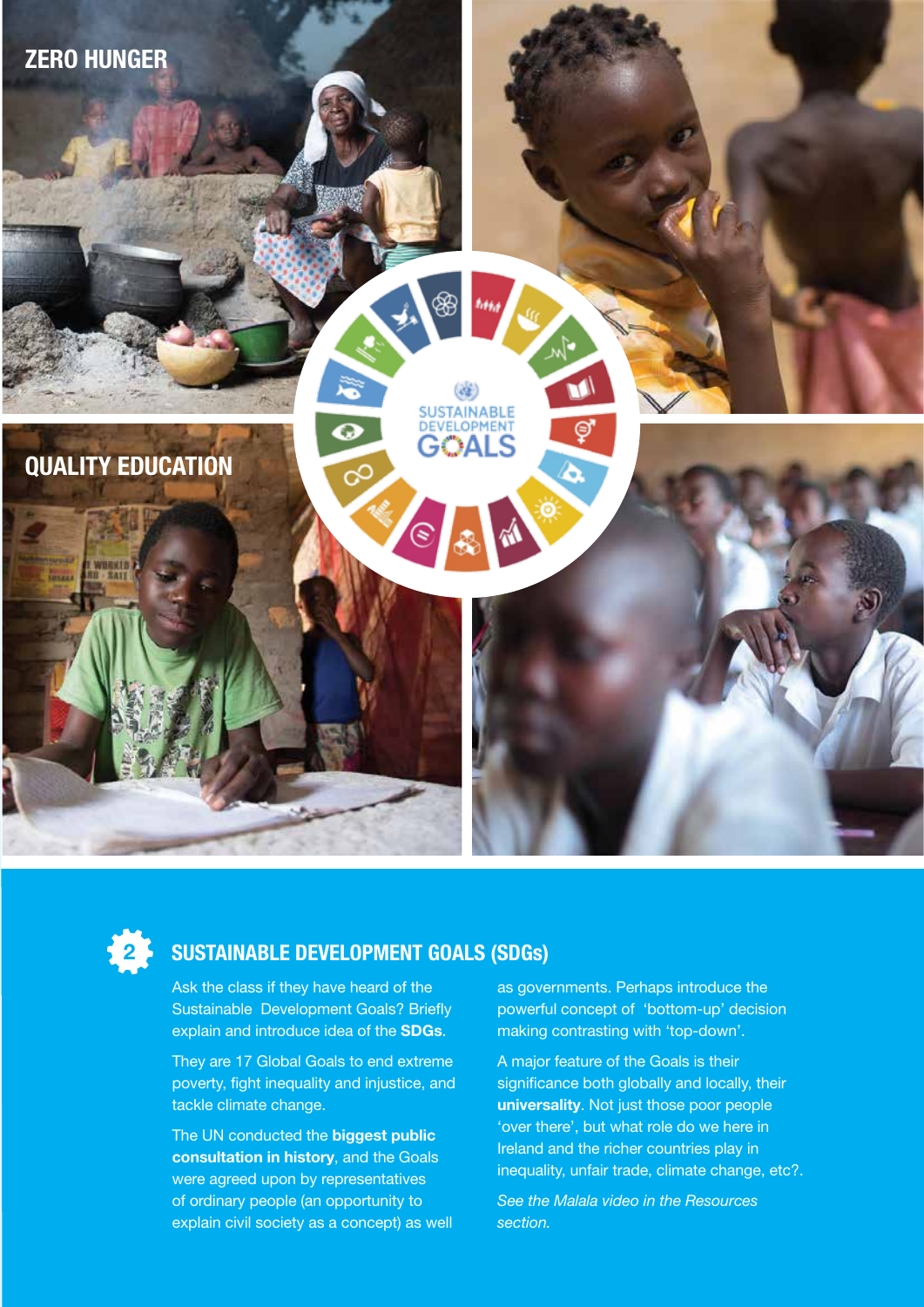

### **Moving Debate**

As a warm up (and an exercise in self-managing and negotiation), divide the class into lines - works best with 10+ in a line. Challenge each line to be the first to complete the task, asking them to line up:

- 1. Alphabetically by first names. Check winner by asking them their names quickly. If same name, reason for one in front of the other? (Maybe because of surname, or second name?)
- 2. Next, alphabetically by surnames.
- 3. Finally, alphabetically by mothers' first names.

Then they're ready! Stress that listening to others is important if the Moving Debate is going to work.

#### Example statements

*"Western countries are wealthy due to hard work and the right values. Problems experienced by developing countries are a result of their own making"* 

(Colonisation a source of Europe's wealth. 'The Colonial Legacy' - Conflict, unstable governments, corruption, inequality for example connected to colonial history... Effects of climate change which is caused by industrialised countries... How our own lifestyles are contributing to global inequality... The international community should focus on debtrelief and opting for fair trade.)

*"Fundraising and charity are the best ways that I can help people in developing countries."* 

(It may not be the best way to fight poverty, but... Look at how Ireland benefited from EU aid... Aid can really help a country to get on its feet... Aid can save lives, especially in emergency situations such as natural disasters...

or Aid doesn't change the existing inequalities and unfairness in the system... Creates dependency and maintains the unfair and onesided trade arrangements in an unequal world... Aid often has unfair conditions attached that help the donor country... Wealthy countries only give aid to keep their consciences clean...)

*"We should only give aid to countries with strong democracies." (Ask what does the word 'democracy' mean. "That people feel we have an influence over how decisions are made about our community.")*

We should not give money to human rights abusers...

or Those who have the misfortune to live in an autocratic state don't get our support?... Countries with weak democracies need our help most... We can use aid as an incentive to become more democratic... Aid can be used to support civil society e.g. an independent media, trade unions, representative groups, education...

#### *"Aid doesn't work, it's a waste of resources."*

Aid may not be the best way to fight poverty, but... Look at how Ireland benefited from EU aid... Aid can really help a country to get on its feet... Aid can save lives, especially in emergency situations such as natural disasters...

or Aid doesn't change anything, just creates dependency and maintains the unfair and one-sided trade arrangements in an unequal world... Aid often has unfair conditions attached that help the donor country... Wealthy countries only give aid to keep their consciences clean...

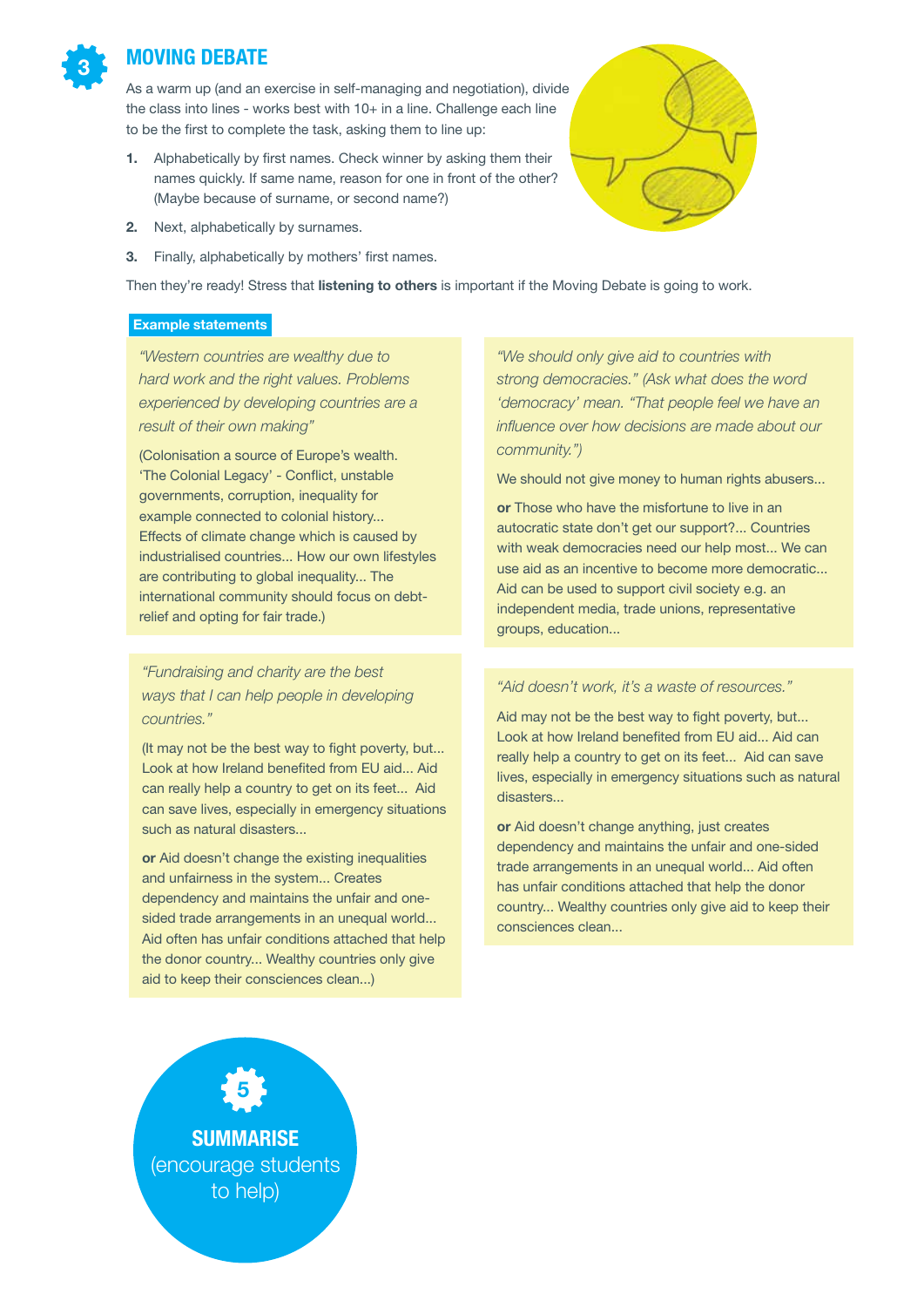

### Debating Aid – 80:20

Debating Aid: A Development Education Resource. From the organisation 80:20.ie, this book provides a concise background for teachers to international development aid, and some of the major defences and criticisms today.

http://8020.ie/catalogue/debating-aid-a-developmenteducation-resource/

Practical Actions on the Global Goals

https://practicalaction.org/global-goals

#### **SDG Website**

www.globalgoals.org

#### Global Goals Food Project

http://www.dochas.ie/sites/default/files/Images\_and\_ Messages.pdf

# Video Resources



What are the SDGs? – Introduced by Malala Yousafzai https://vimeo.com/138852758

What is Sustainable Development?

https://vimeo.com/144354623#at=41

Invent, Innovate, and Campaign in support of SDGs – Introducted by Emma Watson

https://vimeo.com/178464378

The Self Help Africa www.TwoVillages.org project. The following videos illustrate how the Global Goals of Poverty, Hunger, Education, and Gender can be engaged with:

Rain's Don't Dampen Chieftain's Spirits

Showthem Ikiombe (Global Goal 1 – Poverty)

https://www.youtube.com/watch?v=rArnAadszLM

Farming to Feed My Children – Rosemary's Story

Rosemary Chate, Sydney Kalota and Pascalena Mulenga (Global Goal 2 – Zero Hunger) https://www.youtube.com/watch?v=izr0Xb09c9A



School is the most valuable thing in my life

From Fields to School – Stephen's Story Stephen Linga (Global Goal 4 – Quality Education) https://www.youtube.com/watch?v=cxEMXfDhdpQ

A New Life on Her Own – Felister's Story

Felister Namfukwe (Global Goal 5 – Gender Equality)

https://www.youtube.com/watch?v=APZ5qvRFuIY

There is also a downloadable storybook at:

http://twovillages.org/wp-content/uploads/2017/09/ IALDP-Story-Book\_Zam\_Oct16LR.pdf